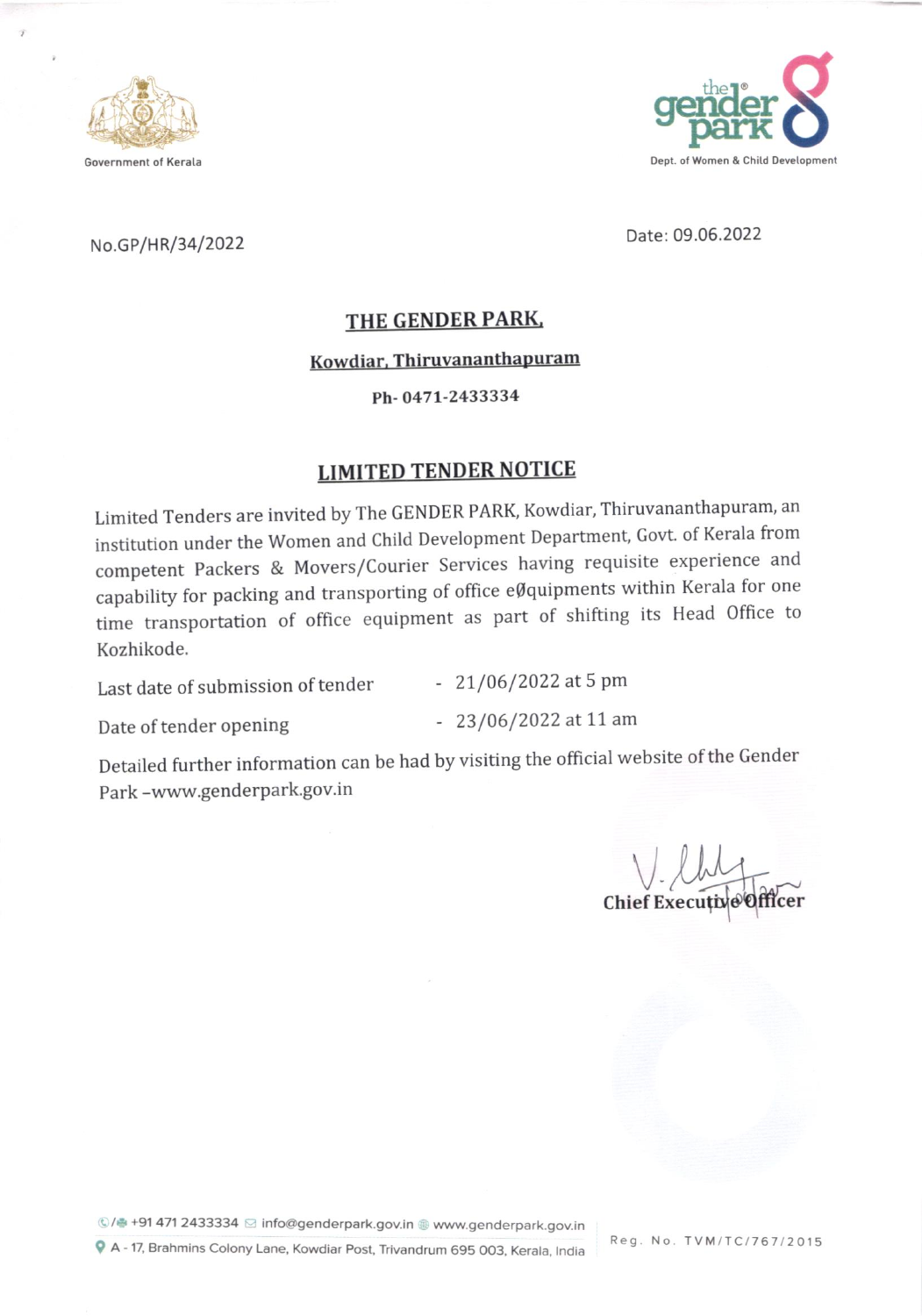## LIMITED TENDER NOTICE

| Sl.No          | <b>Description</b>                           | Value/Date/Others                                                                                                                                                                    |
|----------------|----------------------------------------------|--------------------------------------------------------------------------------------------------------------------------------------------------------------------------------------|
| $\mathbf{1}$   | Name of Work                                 | packing and transportation of<br>office equipments/furniture etc<br>from Thiruvananthapuram to<br>the Gender Park Campus,<br>Vellimadukunnu, Kozhikode.                              |
| $\overline{2}$ | Contact Address and number                   | <b>Chief Executive Officer</b><br>The Gender Park<br>A-17, Brahmins Colony Lane<br>Kowdiar, Thiruvananthapuram<br>Pin:- 695003<br>Ph No.0471-2433334<br>Email-info@genderpark.gov.in |
| 3              | Period of completion                         | 4 days from the date of work<br>order                                                                                                                                                |
| $\overline{4}$ | Last date and time for<br>submission of bids | 21/06/2022, 5 pm                                                                                                                                                                     |
| 5              | Opening of Tender                            | 23/06/2022, 11 am                                                                                                                                                                    |

## QUALIFICATION CRITERIA

- o The Firms/Agencies should have minimum 3 years of experience in packing and transporting materials including office documents, furniture, electrical and electronic items etc... Attach certified copies of the work order and satisfactory completion certificates in respect of quality, time and satisfaction of the client as documentary Proof.
- The tenderer should have a Valid Registration Certificate, PAN, GST registration.